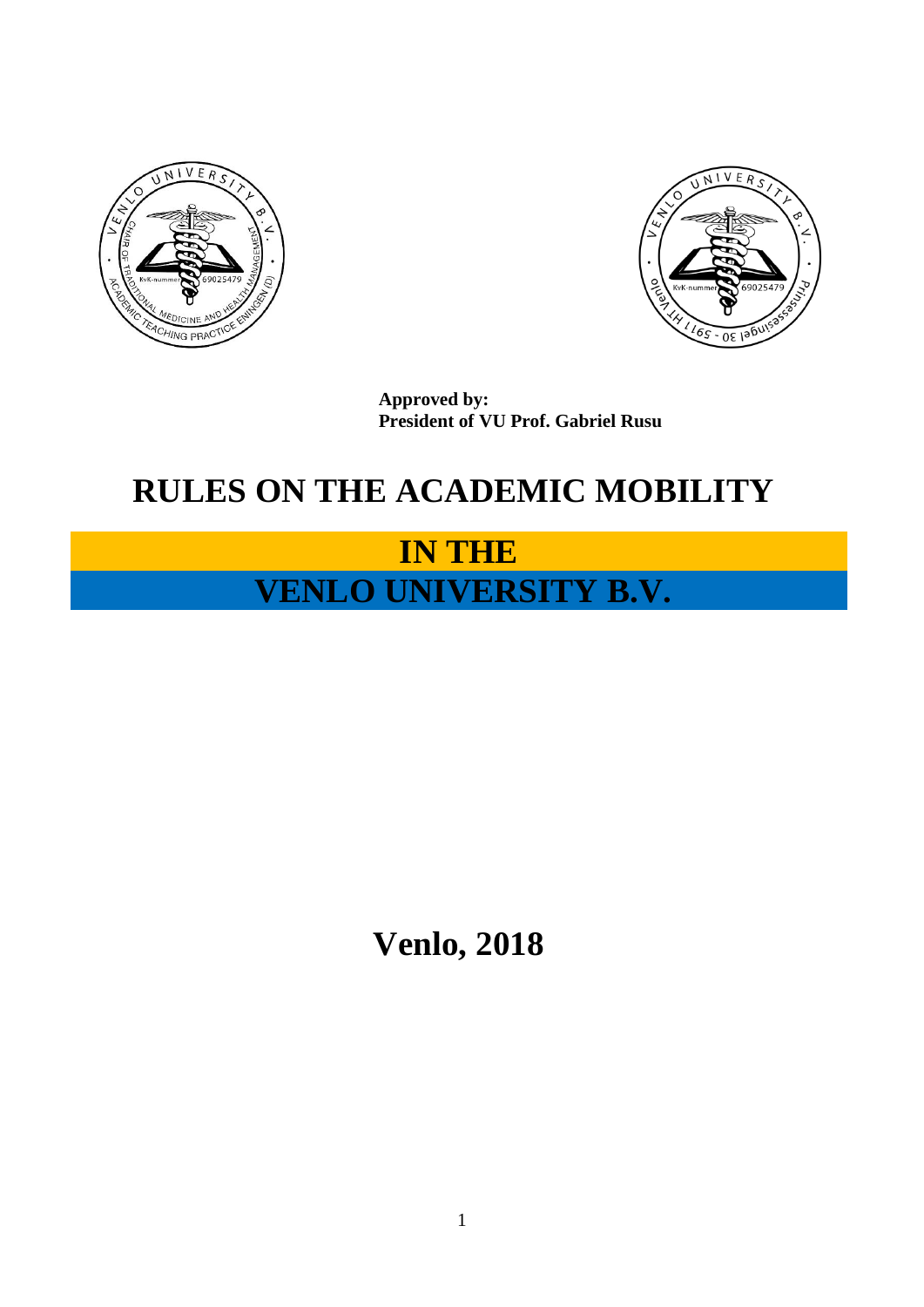### **TABLE OF CONTENTS**

| <b>I. General Provisions</b>               | Page |
|--------------------------------------------|------|
| II. Mobility of Students and Ph.D Students |      |
| <b>III. Mobility of the Academic Staff</b> |      |
| <b>IV. Final Provisions</b>                |      |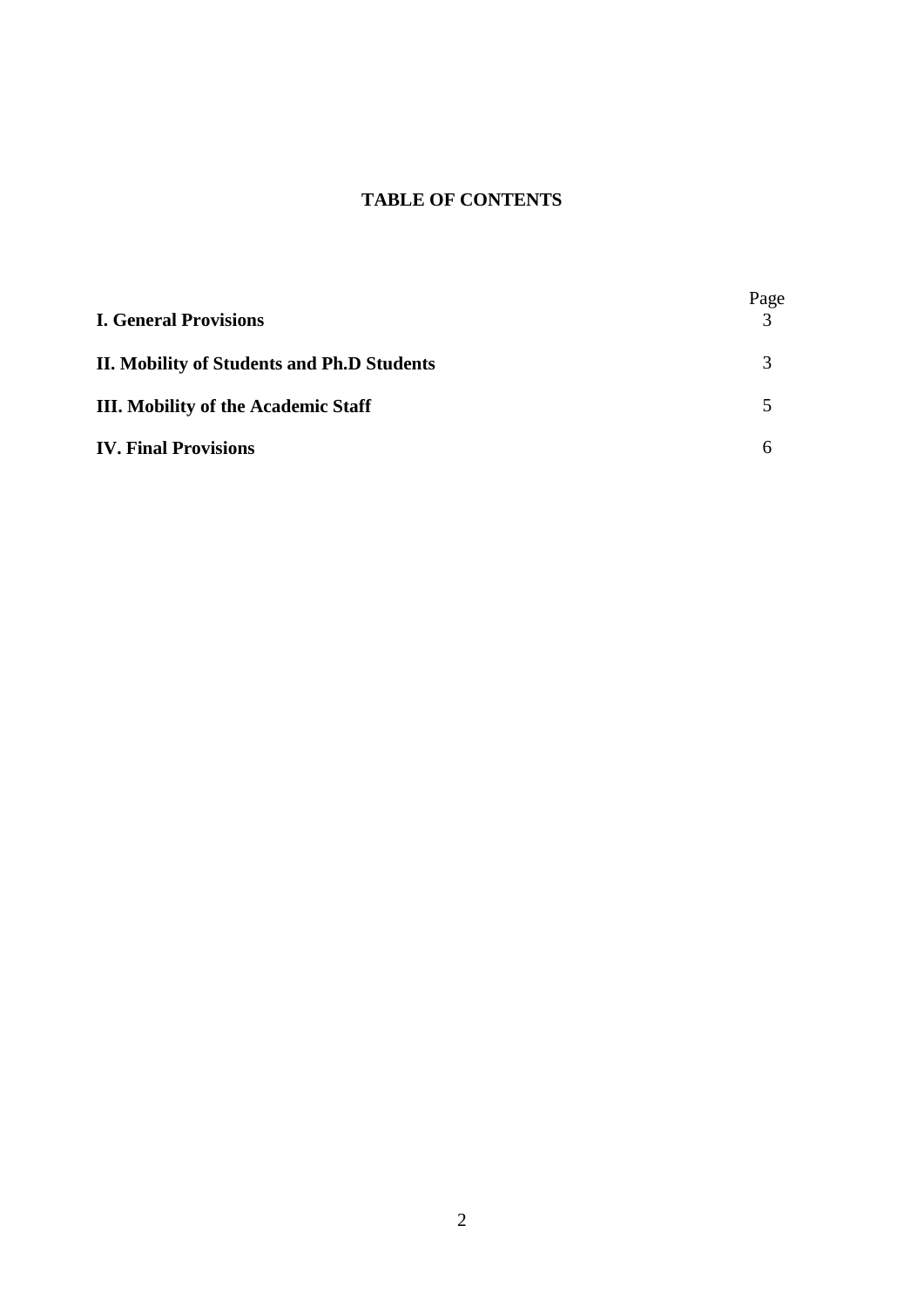#### **I. General Provisions**

**Article 1**. These Rules is adopted on the grounds of:

- *1.* The mission of the Venlo University (hereinafter referred to as "the University")
- *2.* to become *"multinational centre for interaction between advanced education,*
- *3. researches and innovations, international academic and business cooperation";*
- 4. The European Commission Program (SEC(2011) 1063) for modernisation of the
- 5. higher education systems in Europe stating that *"The international nature of the*
- 6. *higher education is a tool for achieving and maintaining high quality"*;
- 7. The provisions of the Rules on the Venlo University:
- Article 3 (4) *"The University develops its operation in cooperation with leading European, US and Asian universities, academies, teams and individual scholars."*
- Article 72 (4) *"One semester of the academic standard is conducted in a foreign university, which is a partner to the University in terms of the respective academic standard"*
- Article 84 (3) *"The University recognises credits gained in a higher education establishment in Bulgaria or another European Union and European Economic Area member state applying the European Credit Transfer System, or in a foreign higher education establishment in another country with which an international cooperation agreement is entered into."*

**Article 2.** These Rules set out the issues related to the internal procedures for mobility of students, PhD students and post-graduate students, including of lecturers working under employment agreements in the University.

#### **II. Mobility of Students and PhD Students**

**Article 3.** (1) VU creates conditions for each student to participate in study/ practice for a period of one semester (three months) in a foreign partner university and/or a business organisation recommended thereby.

(2) The element of study relevant to the mobility under paragraph 1 is foreseen in the curriculum (if needed, an individual one in this part) and is approved by the Academic Council.

**Article 4.** Mobility of students is realised in several directions:

- 1. In partner universities by virtue of concluded bilateral agreements with the University.
- The conditions for choice and interaction with partner universities are set out in article 72, paragraph 4 of the Rules of the Venlo University.
- 2. In universities with which education franchising contracts have been entered into.
- The conditions for interaction with these universities are set out in article 73 of the Rules.
- 3. In university with which contracts for joint academic standards have been entered into.
- 4. The conditions for interaction with these universities are set out in article 73 of the Rules.
- In partner universities under EU ERASMUS and Leonardo da Vinci programs as well as under the Financial Mechanism of the European Economic Area.

**Article 5.** (1) With view of taking the best advantage from the study in a foreign university and the need of good preliminary language and professional training on the specialty's fundamental disciplines, student mobility is implemented after successful completion of at least: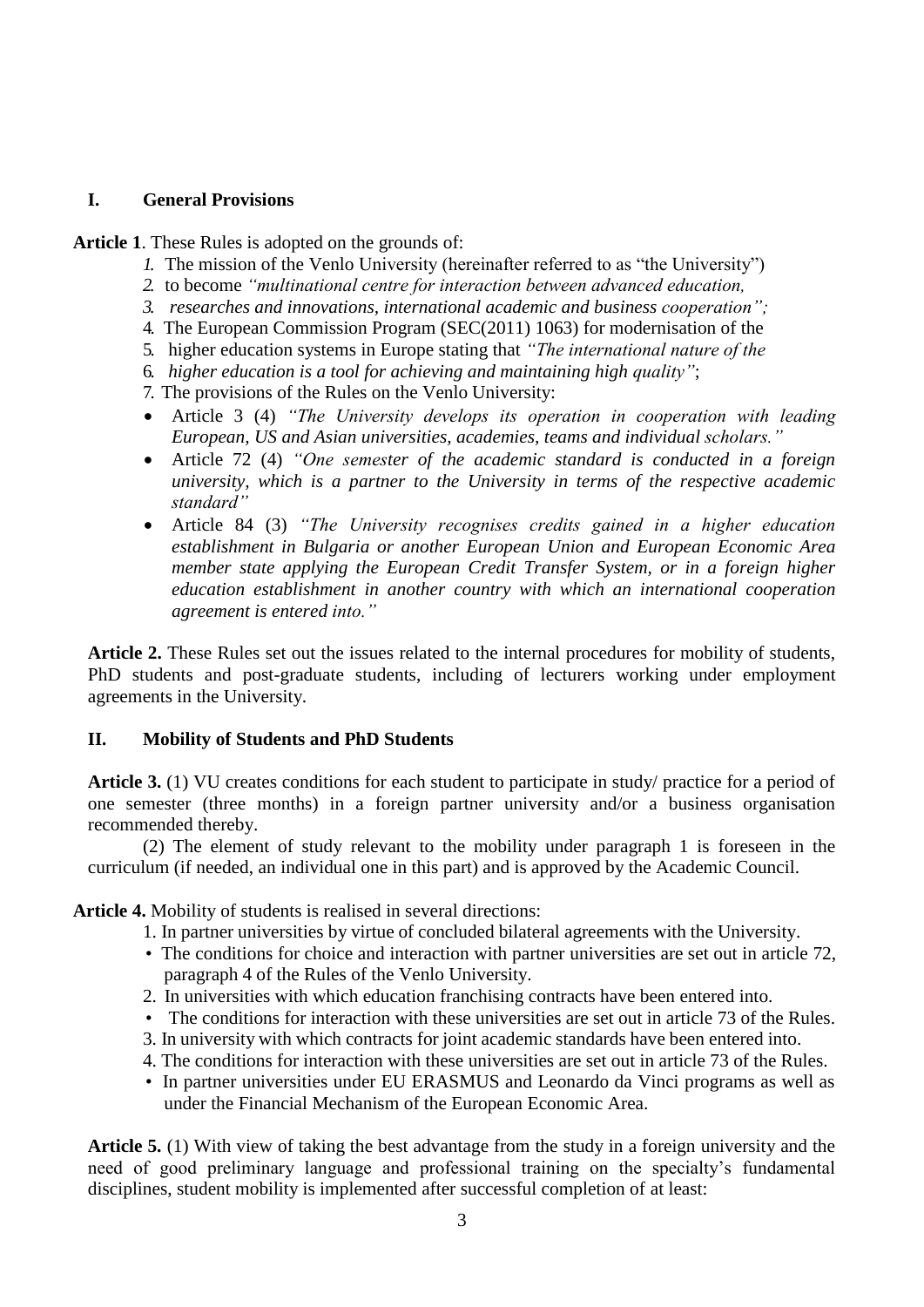- 1. fourth semester of EQD "bachelor";
- 2. first semester of EQD "master";
- 3. first year under individual curriculum of PhD students.

(2) The decision in which semester of the curriculum of VU such study will be organized

- is made by the Program Council of the academic standard and is suggested to the rector upon taking in consideration the harmonisation of the curricula of the host university.
- In some cases mobility may be organised during the last semester of the study for the purposes of preparing/finalisation of a bachelor/ master thesis.
- The clarifications to the curriculum under article 3, paragraph 2 define which disciplines of the partner university may be considered equivalent to those in our curriculum in terms of content and credit weight and may be transferred as credit points to VU.

**Article 6.** (1) The Program Council of the academic standard and its leader negotiate the conditions under article 5 and the way for recognition of credits upon student exchange with the equivalent academic unit of the partner university.

(2) In case of minor differences in the curricula, the academic standard leader may allow the student to study similar disciplines, and the contract must provide for a student's obligation to cover their missing disciplines under the VU curriculum within specific period after their return.

(3) By resolution of the Program Council, the credits gained by the student in the foreign university for disciplines not included in VU's curriculum may be recognised within the frames of the facultative/ elective disciplines.

(4) Provided the student has failed to successfully take an examination for any of the disciplines set out in the contract, such student is obliged to do this in VU within a time period fixed by the academic standard leader.

(5) In case the student has failed to successfully take examinations for more than half of the disciplines set out in the contract, such student is obliged to refund the amount granted under the respective student mobility program and to take the respective examinations in VU.

**Article 7.** (1) The financial framework of the conditions under article 6, paragraph 1 is defined

with view of paying to the partner university for the study of each of our students in an amount not higher than their semester tuition fee in VU with result "good 4" or on the basis of exchange.

- (2) The conditions under the preceding paragraphs are stipulated in a mobility contract to
- (3) be signed by the rector and the president upon proposal of the academic standard leader.
- On case by case basis an order of the rector approved by the president containing a list of names of students and their advisor from the university is issued for the mobility under the preceding paragraphs.
- The arrangements under paragraph 1 and the practical realisation of mobility are supported by the Education Technology Office and by the International Affairs Office.

Article 8. (1) In terms of the Erasmus program, during all courses of study each student is

entitled to get use of 3 subsidies:

- 1. for study in a EU member state;
- 2. for practice (apprenticeship);
- 3. for master courses under Erasmus Mundus program.
- (2) The application documents depend on the mobility program to which each student applies.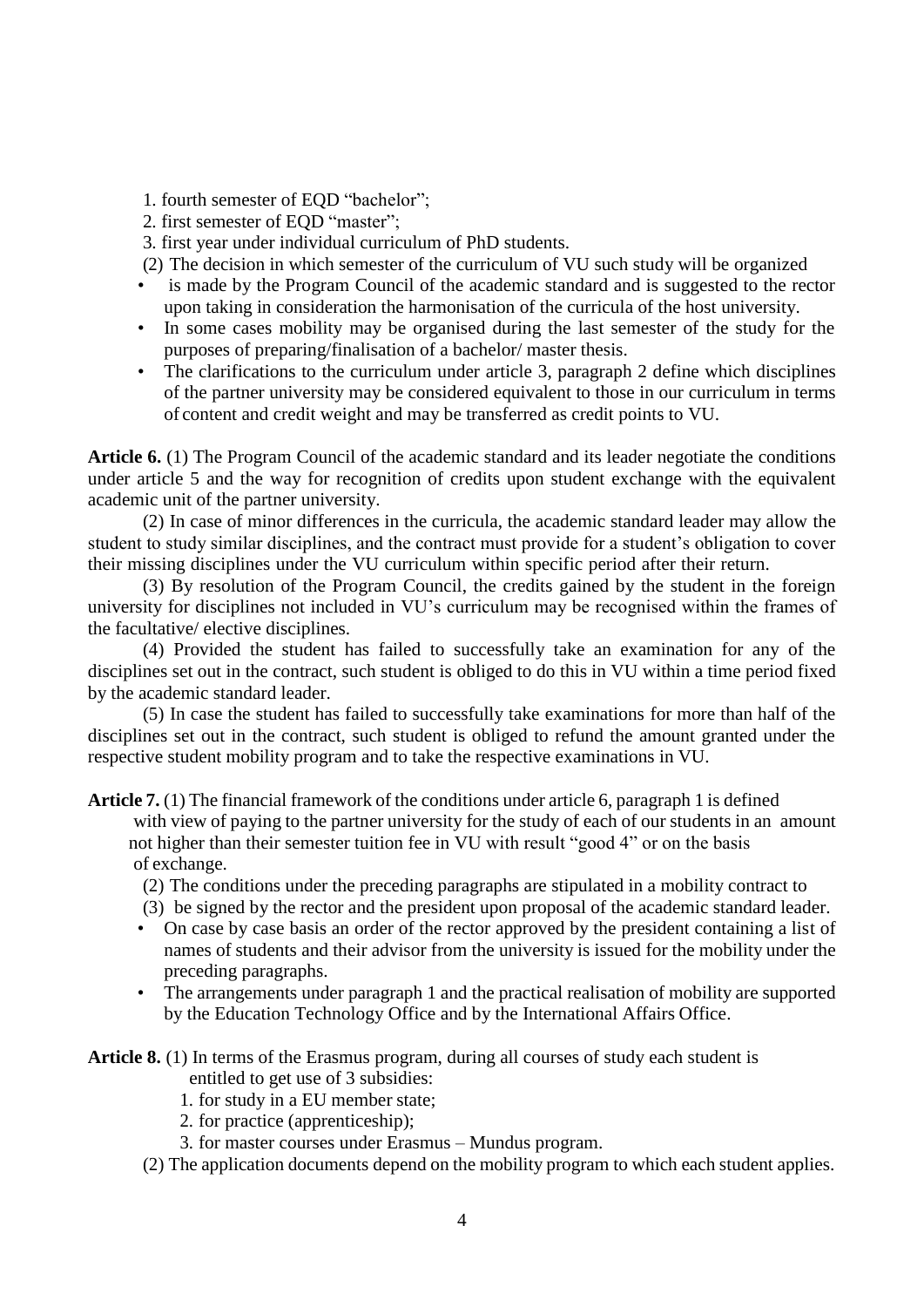- (3) The maximum period of mobility under paragraph 1 should not exceed 12 months
- (4) in aggregate. Each mobility should be realised in different academic year.
- (5) Before departure, students should become familiar with the Erasmus Student
- (6) Charter which sets out their rights and obligations in terms of their stay in the foreign
- (7) country. The Charter is published on the Erasmus website of VU.

**Article 9.** (1) All provisions under the preceding articles also apply to PhD and post-graduate students of the University mutatis mutandis.

(2) All non-administrative issues related to mobility of students, PhD and

post-graduate students are solved by the leader of the respective academic standard.

#### **III. Mobility of the Academic Staff**

**Article 10.** (1) Mobility of VU academic staff is implemented in two directions:

- 1. In relation to their work under bilateral contracts between the university and other
- 2. (foreign) universities;
- 3. In relation to participation in international events and won scholarships or other types
- 4. of funding from external sources.
- (2) The conditions in the first direction are agreed upon by VU and the partner university
- (3) and for each mobility an order of the rector approved by the president is issued.
- (4) The conditions in the second direction are set out by the party providing the funds.

**Article 11.** In relation to the University's mission, as well as to the requirements of the Rules on attestation of the academic staff of VU, the Rules on the teaching and research load in VU and the Ordinance on the formation of the salary of VU lecturers, the University provides the lecturers working under employment agreements with:

1. opportunity for being released from their direct obligations in the University during the period of mobility in compliance with the Labour Code and the University's legal regulations;

2. funds for at least one participation with report in an international forum abroad and atleast two participations in fora in the country within one calendar year.

**Article 12.** (1) After the end of the mobility (the project) the lecturer is obliged to submit substantiated and financial report.

 (2) In case the activities performed are related to acquisition of new knowledge and/or skill that might support the work of other lecturers or units of the University, the lecturer is provided with the opportunity to organise a course or a seminar for dissemination of acquired knowledge and skills, or to publish them in an appropriate way.

**Article 13.** International Affairs office keeps lecturers updated in terms of current opportunities for mobility and project activity and supports them in the preparation of implementation of different types of projects and mobility within the frames of its jurisdiction.